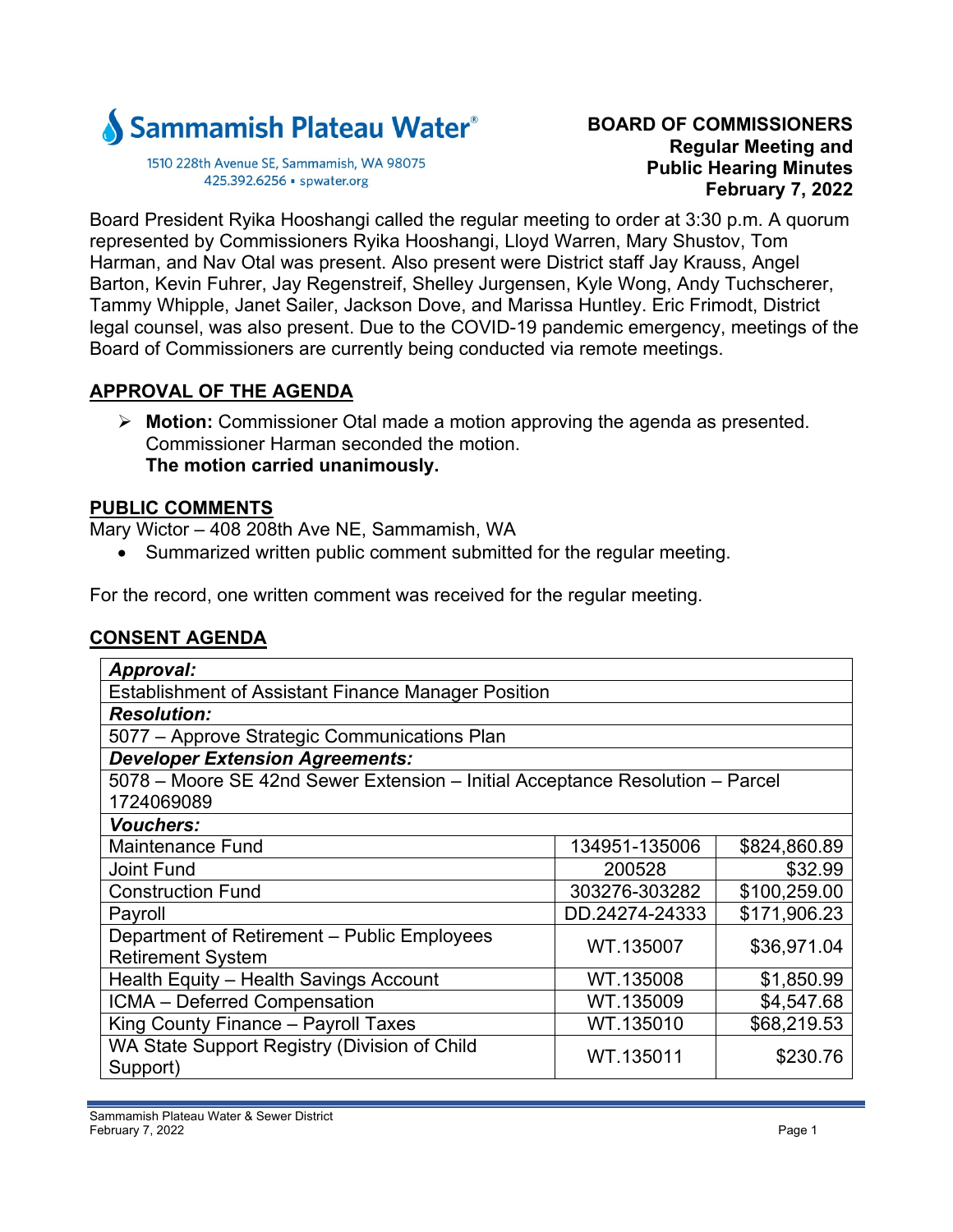| WA State Treasurer - Deferred Compensation       | WT.135012      | \$3,085.50     |
|--------------------------------------------------|----------------|----------------|
| <b>Employer Funding HSA/HRA/FSA</b>              | WT.135013      | \$197,813.89   |
| Department of Labor and Industries - Maintenance | WT.135014      | \$13,723.64    |
| Fund                                             |                |                |
| State of WA - Excise Tax - Maintenance Fund      | WT.135015      | \$69,018.54    |
| State of WA - Excise Tax - Joint Fund            | WT.200529      | \$1,332.69     |
| <b>Maintenance Fund</b>                          | 135016-135079  | \$1,058,296.29 |
| <b>Construction Fund</b>                         | 303283-303287  | \$383,003.53   |
| Payroll                                          | DD.24334-24398 | \$172,875.86   |
| Department of Retirement - Public Employees      | WT.135080      | \$38,608.30    |
| <b>Retirement System</b>                         |                |                |
| Health Equity - Health Savings Account           | WT.135081      | \$1,935.99     |
| ICMA - Deferred Compensation                     | WT.135082      | \$4,922.99     |
| King County Finance - Payroll Taxes              | WT.135083      | \$70,467.21    |
| WA State Support Registry (Division of Child     | WT.135084      | \$276.92       |
| Support)                                         |                |                |
| WA State Treasurer - Deferred Compensation       | WT.135085      | \$2,835.50     |
| <b>Total</b>                                     |                | \$3,227,075.96 |

 **Motion:** Commissioner Otal made a motion approving the consent agenda as presented. Commissioner Warren seconded the motion. **The motion carried unanimously.** 

# **A. DISCUSS MARCH RETREAT TOPICS**

Following Board input on potential retreat topics, Hooshangi advised that she will work with Krauss to finalize the list of retreat topics.

Some reports were given as there was time before the start of the Public Hearing.

# **ATTORNEY/MANAGER/COMMISSIONER REPORTS**

### *Attorney*

 Advised that he received an email from the City of Issaquah's attorney about code interpretation regarding a tree impacting the District's design of the PFAS Treatment Facility. Frimodt explained that the City did not agree with the District's position, but had offered an alternative solution to address the code dispute through an administrative process. Frimodt further advised that he is working with District staff with this administrative process.

# *General Manager*

- Reported on a recent meeting he and Shustov had with John McClellan, Chair of Metropolitan Water Pollution Abatement Advisory Committee (MWPAAC) about the committee.
- Reported on District staff's efforts for funding opportunities for the PFAS Treatment Facility, including working with Cascade Water Alliance on the federal infrastructure bill, as well as inquiring with the Depart of Ecology to understand if the project is eligible for the State's Safe Drinking Water Grant.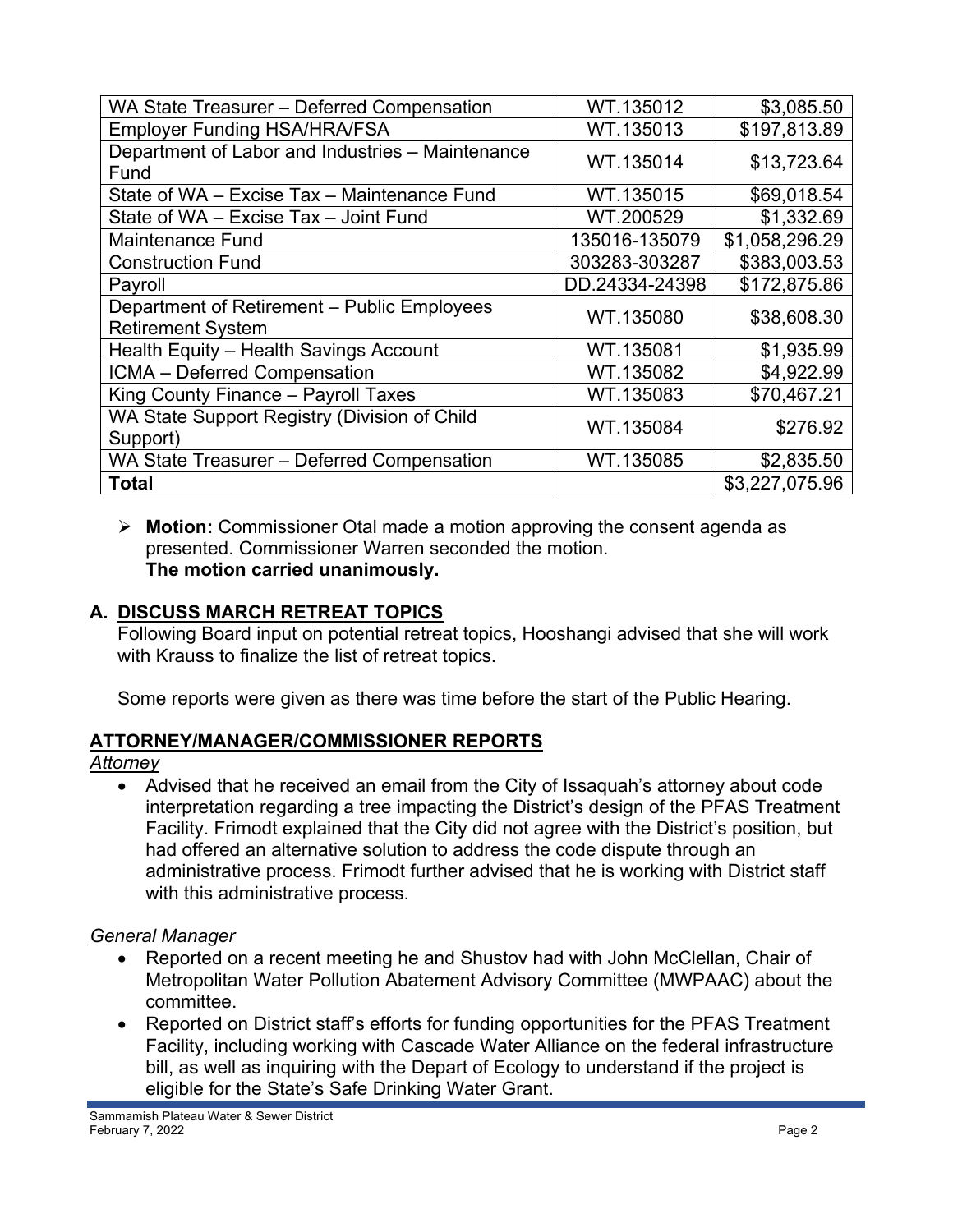## *Commissioners*

*Commissioner Shustov* 

• Provided additional comment on the meeting with John McClellan.

# *Commissioner Harman*

• Inquired about the King County Franchise Ordinance litigation, to which Frimodt provided an update explaining he had held a meeting with the districts involved in the litigation last Friday regarding the process of rent and franchise negotiations.

## **PUBLIC HEARING: SPECIAL SEWER AND WATER LOCAL FACILITY CONNECTION CHARGES FOR SAMMAMISH TOWN CENTER SE 4TH STREET WATER AND SEWER MAIN PROJECT**

Commissioner Hooshangi convened the Public Hearing at 4:00 p.m. for the Special Sewer Local Facility Connection Charges and Special Water Local Facility Connection Charges for the SE 4th Street Water & Sewer Main Project. A quorum represented by Commissioners Ryika Hooshangi, Lloyd Warren, Mary Shustov, Tom Harman, and Nav Otal was present. Also present were District Staff Jay Krauss, Angel Barton, Kevin Fuhrer, Jay Regenstreif, Andy Tuchscherer, Tammy Whipple, Kyle Wong, Jackson Dove, Janet Sailer, and Marissa Huntley. Eric Frimodt, District legal counsel, was also present. Due to the COVID-19 pandemic emergency, the public hearing of the Board of Commissioners was conducted via remote meetings.

Following Hooshangi's introductory comments, Frimodt reviewed statutes and the District's policies for imposing special local facility connection charges.

Before inviting public comment, Regenstreif and Dove presented an overview of the proposed special local facility connection charges.

Mary Wictor – 408 208th Ave NE, Sammamish, WA

 Summarized written public comment submitted for the Public Hearing that had posed several questions.

Hooshangi directed District staff to contact Mary Wictor to respond to her questions.

Bob and Gloria Miller – 403 222nd PL SE, Sammamish, WA

 Summarized written public comment submitted regarding the methodology of how costs have been allocated. In addition, inquired why Tract A, a community property, is being assessed 100% of the costs on their property.

Hooshangi then inquired with District staff if any written comments were submitted. Huntley responded that three comments were received. Huntley explained two had been emailed to the Commissioners today and one was included in the packet. Hooshangi acknowledged receipt of the comments and advised that the comments are entered as part of the record of today's public hearing.

Hooshangi inquired with staff and legal if they had any additional comments.